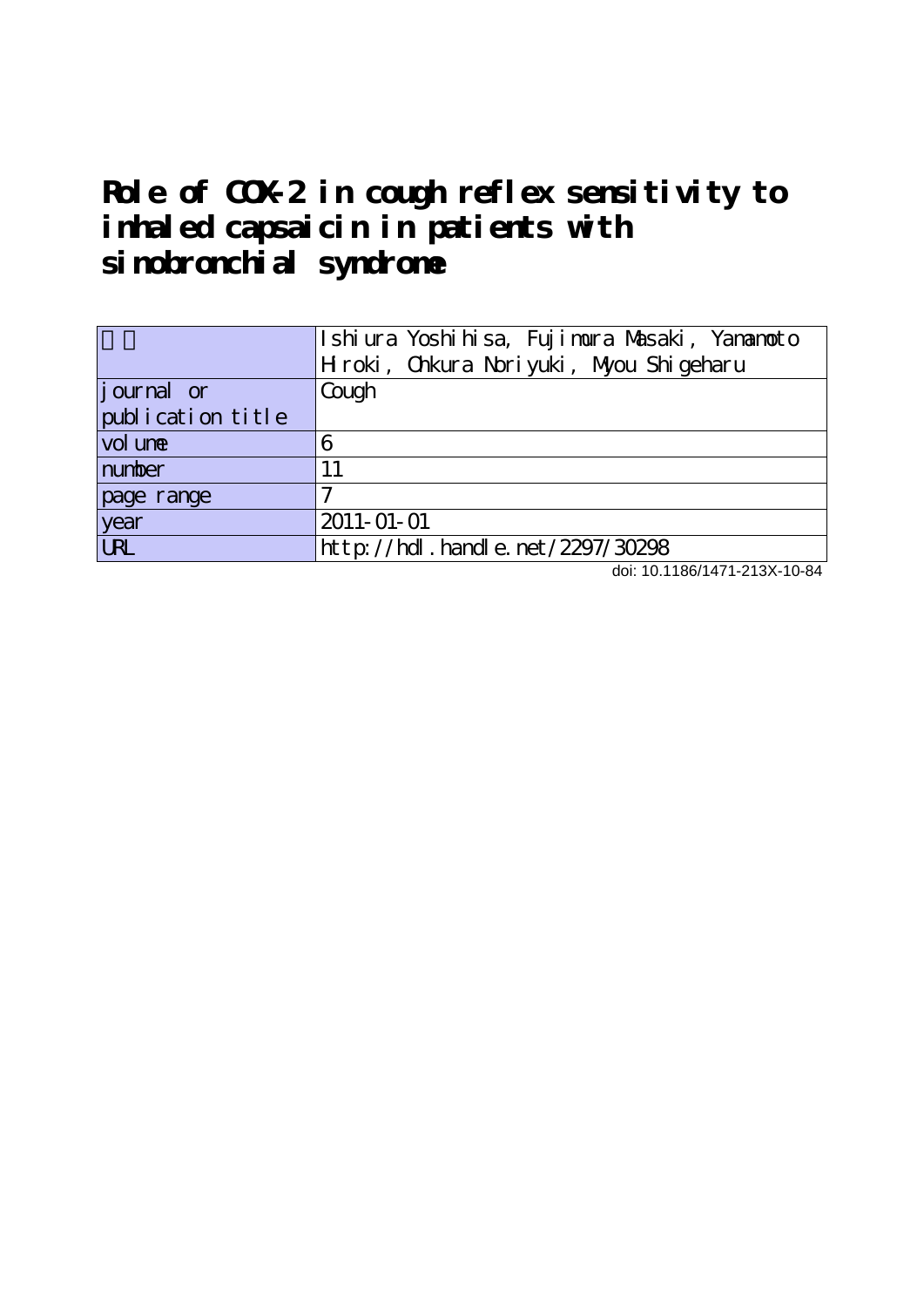## **RESEARCH CONSTRUCTER CONSTRUCTS**



# Role of COX-2 in cough reflex sensitivity to inhaled capsaicin in patients with sinobronchial syndrome

Yoshihisa Ishiura $^{1^*}$ , Masaki Fujimura $^2$ , Hiroki Yamamoto $^1$ , Noriyuki Ohkura $^2$ , Shigeharu Myou $^2$ 

## Abstract

Background: Sinobronchial syndrome is a cause of chronic productive cough. Inflammatory mediators are involved in the pathophysiology of chronic productive cough. Accumulating evidences indicate that cyclooxygenase (COX)-2, one of the inducible isoforms of COX, is a key element in the pathophysiological process of a number of inflammatory disorders. However, little is known about the role of COX-2 in chronic productive cough in patients with sinobronchial syndrome known as neutrophilic bronchial inflammation.

Methods: The effect of etodolac, a potent COX-2 inhibitor, on cough response to inhaled capsaicin was examined in 15 patients with sinobronchial syndrome in a randomized, placebo-controlled cross-over study. Capsaicin cough threshold, defined as the lowest concentration of capsaicin eliciting five or more coughs, was measured as an index of airway cough reflex sensitivity.

**Results:** The cough threshold was significantly ( $p < 0.03$ ) increased after two-week treatment with etodolac (200 mg twice a day orally) compared with placebo [37.5 (GSEM 1.3) vs. 27.2 (GSEM 1.3)  $\mu$ M].

**Conclusions:** These findings indicate that COX-2 may be a possible modulator augmenting airway cough reflex sensitivity in patients with sinobronchial syndrome.

## Background

Chronic productive cough is one of the most common symptoms in patients with sinobronchial syndrome, a common chronic bronchial disorder, which is defined as a coexisting chronic sinusitis and nonspecific chronic neutrophilic inflammation of the lower airways presenting with expectoration (e.g. chronic bronchitis, diffuse bronchiectasis and diffuse panbronchiolitis [[1](#page-4-0)]). Although clinical efficacy for low-dose and long-term erythromycin therapy (EM therapy) has been established in patients with sinobronchial syndrome [\[2](#page-4-0),[3\]](#page-4-0), our previous study has shown that 3-6 months are required to improve the cough, sputum and other symptoms [[3\]](#page-4-0). So, it is important to clarify the mechanisms of chronic productive cough to improve social activity in patients suffering sinobronchial syndrome. Previous studies [[2](#page-4-0)-[5](#page-4-0)] implied the involvement of inflammatory mediators in

\* Correspondence: [ishiura-@p2322.nsk.ne.jp](mailto:ishiura-@p2322.nsk.ne.jp)



Cyclooxygenase (COX) is an essential enzyme in the pathway of prostaglandin formation from arachidonic acid. The previous studies [[6,7\]](#page-4-0) have revealed the existence of two isoforms of COX, namely COX-1 and COX-2, with similar molecular weights. COX-1 is a constituent of healthy cells and is expressed under normal conditions. On the other hand, COX-2 is highly inducible by a number of stimuli including cytokines and is associated with inflammation. It has been suggested that the induction and regulation of COX-2 may be key elements in the pathophysiological process of a number of inflammation [[8](#page-4-0)]. These findings imply the role of COX-2 in controlling cough reflex sensitivity in sinobronchial syndrome, because cough is one of the major symptoms in this disorder. Our previous study showed that non-specific COX inhibitor, indomethacin, could modulate airway cough reflex sensitivity to inhaled capsaicin [\[9\]](#page-4-0). Therefore, we conducted this study in patients



© 2010 Ishiura et al; licensee BioMed Central Ltd. This is an Open Access article distributed under the terms of the Creative Commons Attribution License [\(http://creativecommons.org/licenses/by/2.0](http://creativecommons.org/licenses/by/2.0)), which permits unrestricted use, distribution, and reproduction in any medium, provided the original work is properly cited.

<sup>&</sup>lt;sup>1</sup>The Department of Internal Medicine, Toyama City Hospital, Toyama, Japan Full list of author information is available at the end of the article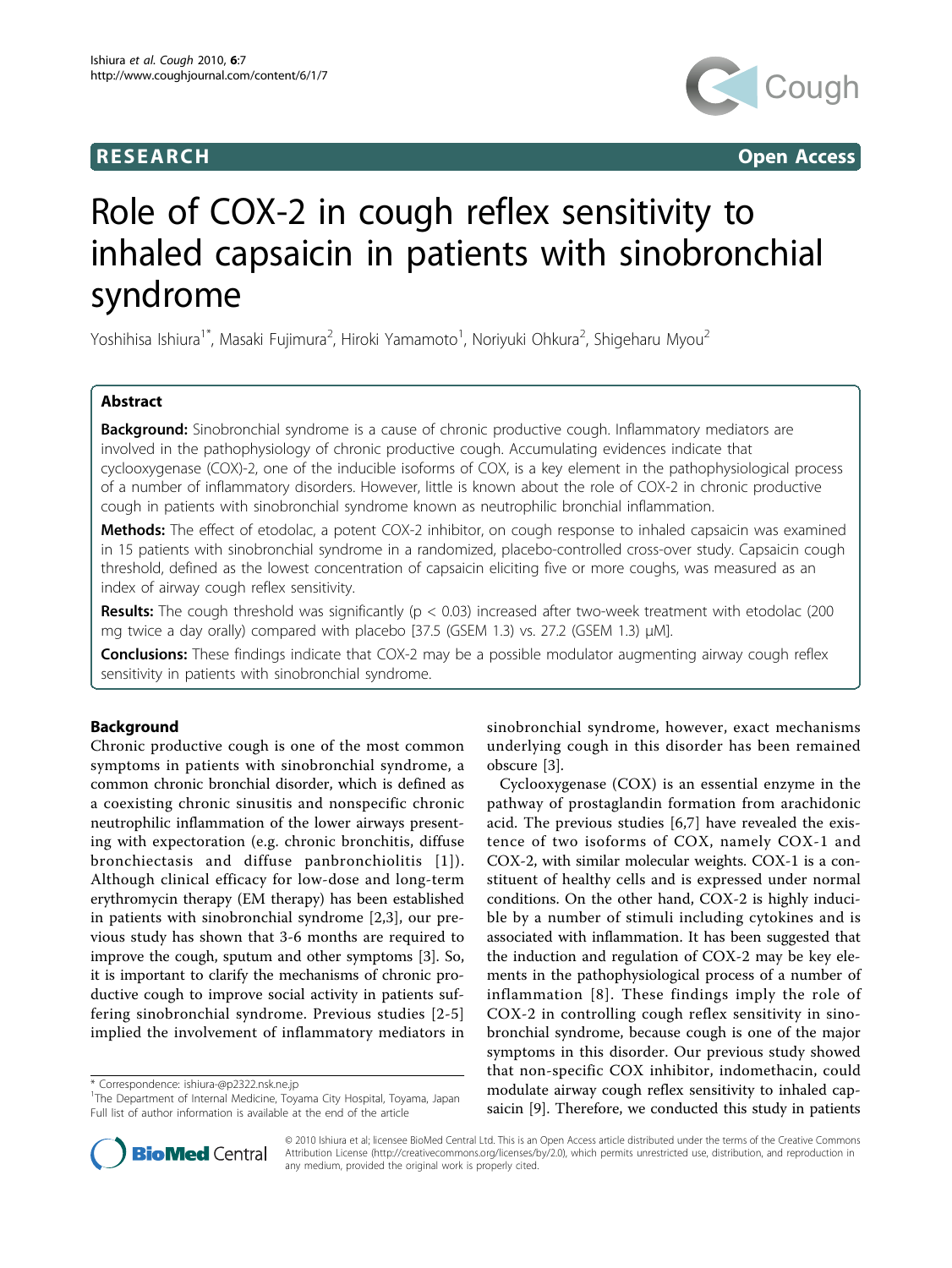with sinobronchial syndrome, using etodolac, proven as a potent COX-2 inhibitor [\[10,11\]](#page-4-0).

#### Methods

## Subjects

Fifteen patients with stable sinobronchial syndrome (5 males and 10 females) with a mean age of  $71.6 \pm 1.3$ (± SEM) (range 55-79) yrs participated in this study. All patients were lifetime nonsmokers or ex-smokers without exceeding 10 pack-years to exclude patient with COPD or smoking-induced bronchitis and with no history of viral infection for at least 4 weeks prior to the study. Informed consent was obtained from all subjects. This study was approved by the Ethics Committee of our hospital.

Sinobronchial syndrome is a common chronic bronchial disorder in Japan, which is not related to smoking. We provide some details, as it is not recognized as a diagnostic category by the ATS. Sinobronchial syndrome is defined as a coexisting chronic sinusitis and nonspecific chronic neutrophilic inflammation of the lower airways presenting with expectoration (e.g. chronic bronchitis, diffuse bronchiectasis and diffuse panbronchiolitis [[1\]](#page-4-0)). Suzaki et al. [[12\]](#page-4-0) reported that the sinobronchial syndrome was found in 10% of 309 patients with chronic sinusitis and in 55% of 74 patients with chronic lower respiratory tract infectious diseases. They suggested that there is a gene controlling the susceptibility to sinobronchial syndrome, especially diffuse panbronchiolitis, which is significantly associated with human leukocyte antigen (HLA)-BW54; this is found specifically in Japanese and not in Caucasians. The obstructive form of sinobronchial syndrome is known as "diffuse panbronchiolitis" [\[1](#page-4-0)].

Recognition of the sinobronchial syndrome is very important in Japan because long-term, low dose erythromycin therapy is specifically effective [[2](#page-4-0),[3\]](#page-4-0), as inhaled steroid therapy for bronchial asthma. In our patients, diagnosis of the sinobronchial syndrome was based on the following criteria: 1) productive cough on most days for at least 3 months for 2 consecutive years, 2) chronic sinusitis diagnosed based on symptoms (postnasal drip, nasal discharge and nasal obstruction), physical examinations and plain roentgenogram as indicated by opacities or air-fluid levels of one or more paranasal sinuses, 3) no history suggesting to the attending physician that they had bronchial asthma, 4) no history of wheezing syndrome, and 5) no significant emphysema documented by chest computed tomographic scan.

Each studied patient did not have perennial or vasomotor rhinitis. They were taking low-dose erythromycin and mucolytic agents, such as carbocysteine and ambroxol, however, not theophylline,  $\beta$ 2-adrenoceptor stimulants, or glucocorticosteroids. This study was carried out when their symptoms were mild and stable.

### Assessment of cough reflex sensitivity to inhaled capsaicin

Cough receptor sensitivity was assessed by capsaicin provocation test [\[13](#page-5-0)]. Capsaicin (30.5 mg) was dissolved in Tween 80 (1 mL) and ethanol (1 mL) and then dissolved in physiological saline (8 mL) to make a stock solution of  $1 \times 10$ -2 M, which was stored at -20°C. This solution was diluted with physiological saline to make solutions starting at a concentration of 0.49  $\mu$ M and increasing it by doubling concentrations up to 1000 μM. Each subject inhaled a control solution of physiological saline followed by progressively increasing concentrations of the capsaicin solution. Solutions were inhaled for 15 s every 60 s, by tidal mouth-breathing wearing a noseclip from a Bennett Twin nebulizer (3012-60cc, Puritan-Bennett Co., Carlsbad, California, USA). Increasing concentrations were inhaled until five or more coughs were elicited. The nebulizer output was 0.21 mL/min. The number of capsaicin-induced coughs was counted by a blinded medical technician in our pulmonary function laboratory. The cough threshold was defined as the lowest concentration of capsaicin that elicited five or more coughs.

#### Study protocol

The concomitant medication was stopped at 9.00 p.m. on the previous day to allow a washout time of 12 h or more before the measurement of cough threshold to inhaled capsaicin at 10.00 a.m. on each test day.

Each patient attended 4 times separated by 2 weeks, at the same time each day. Control measurement of capsaicin cough threshold was carried out before the first treatment. After two weeks as wash out period, treatment with etodolac and placebo was performed in a randomized, cross-over fashion, putting a washout period of 2 weeks between the treatments. Etodolac tablet (200 mg) or its placebo was taken orally twice a day for 14 days and at 8.00 a.m. on the test day. FEV1 was measured on a dry wedge spirometer (Chestac 11, Chest Co., Ltd., Tokyo, Japan) before capsaicin challenge to assess the bronchoactive effect of the treatment regimens.

### Data analysis

Capsaicin cough threshold values were expressed as geometric mean with geometric standard error of the mean (GSEM). Forced vital capacity (FVC) and FEV1 were shown as arithmetic mean values  $\pm$  SEM. The cough threshold, the FVC and the FEV1 values were compared between each pair of the four test periods (run-in,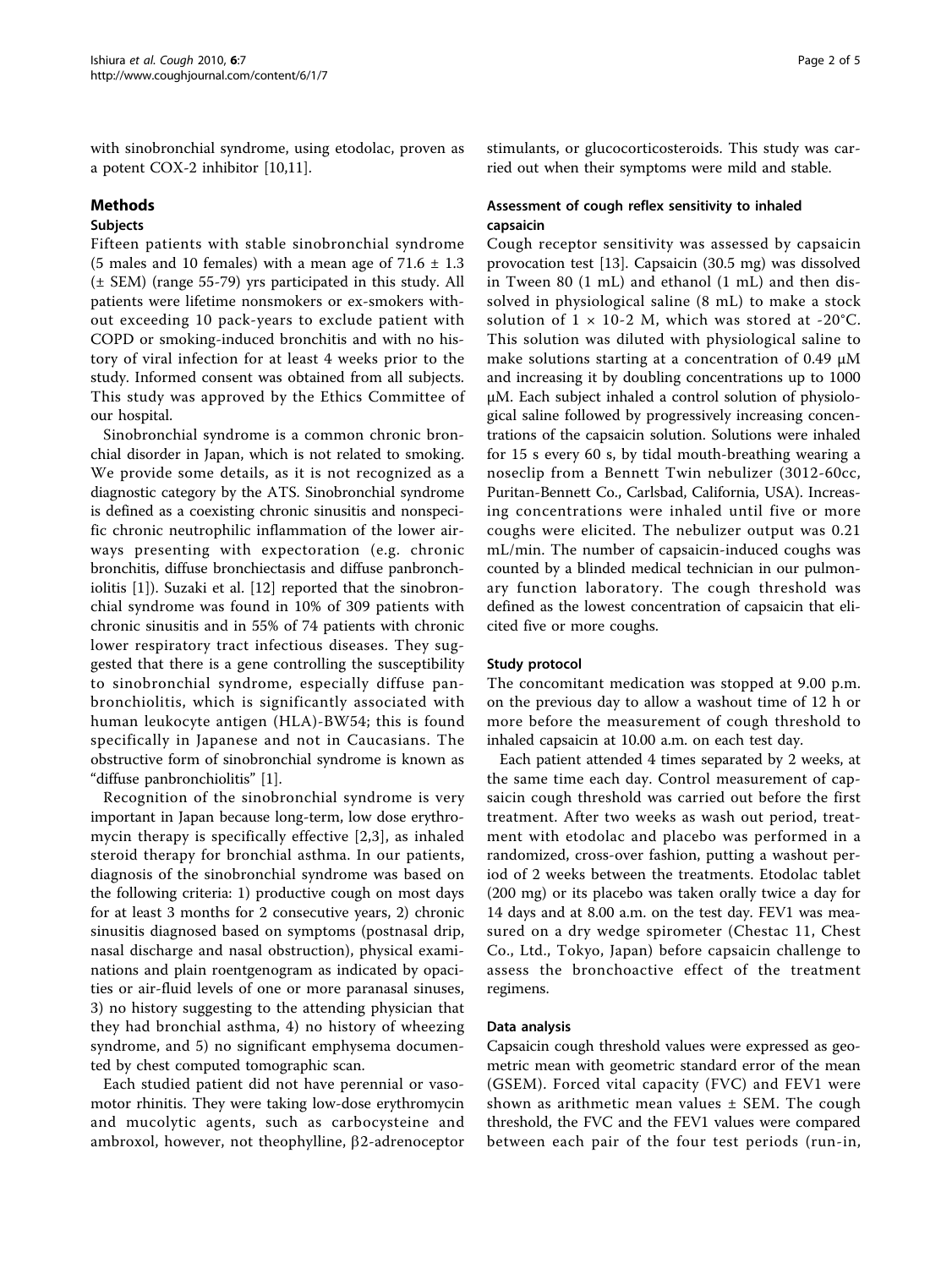placebo treatment, wash out and etodolac treatment) by the Wilcoxon signed-ranks test. Data are transformed to logarithmic values for cough threshold at this test. A p-value of less than 0.05 was taken as significant.

#### Results

Cough threshold to inhaled capsaicin before each treatment (run-in and washout period) and after treatment with etodolac and placebo are shown in figure 1. Geometric mean values for the cough threshold were 25.9 (GSEM 1.4) μM in run-in period, 25.9 (GSEM 1.4) μM in washout period, 27.2 (GSEM 1.3) μM after placebo treatment and 37.5 (GSEM 1.3) μM after etodolac treatment. The cough threshold after the etodolac treatment was significantly greater than the value after run-in period, wash out period and the placebo treatment ( $p <$ 0.03). FVC or FEV1 value was not significantly different among run-in period, washout period, etodolac treatment and placebo treatment as shown in the table 1.

Sputum cells were counted in seven patients and observed increasement of neutrophils (40-94%, mean 67.7%). CT scan was not conducted in this study, abnormal finding in sinus Xp were observed in every patients. After the administration of etodolac, none of the patients enrolled in this study complained of cardiovascular or gastroenterological symptoms which have been reported for other COX-2 inhibitors, such as rofecoxib, celecoxib and valdecoxib [[14,15\]](#page-5-0).

#### **Discussion**

The present study showed that two-week treatment with a potent COX-2 inhibitor, etodolac, increased the cough threshold to inhaled capsaicin in stable patients with sinobronchial syndrome. No difference could be found in the baseline pulmonary function between etodolac



Table 1 Pulmonary functions on etodolac and placebo

| treatments in patients with sinobronchial syndrome                                                  |        |  |                           |  |  |
|-----------------------------------------------------------------------------------------------------|--------|--|---------------------------|--|--|
|                                                                                                     | Run-in |  | Placebo Wash out Etodolac |  |  |
| <b>FVCs as % pred.</b> $106.7 \pm 4.3$ $108.8 \pm 4.1$ $106.6 \pm 4.4$ $112.5 \pm 1.2$<br>(%)       |        |  |                           |  |  |
| <b>FEV1 s as % pred.</b> $119.3 \pm 5.1$ $118.8 \pm 6.1$ $116.5 \pm 9.1$ $112.0 \pm 9.0$<br>(%)     |        |  |                           |  |  |
| <b>FEV1/FVC ratio as</b> $76.6 \pm 6.0$ $74.6 \pm 7.0$ $76.3 \pm 6.4$ $72.5 \pm 5.4$<br>% pred. (%) |        |  |                           |  |  |

Data are shown as mean ± standard error of the mean for FVC, FEV1 and FEV1/FVC ratio. \*p < 0.05 compared with each control value (Wilcoxon signedranks test).

and placebo treatments. From these findings, COX-2 may be a possible modulator augmenting airway cough reflex sensitivity in bronchitic airway.

Though cough is an important protective mechanism for the cleaning of the excessive mucus production [\[16](#page-5-0)], chronic cough can be a difficult clinical problem for physicians interfering with patient's quality of life through loss of sleep, interruption of work and social embarrassment. However, mechanism correlating to the cough reflex sensitivity in sinobronchial syndrome remains unclear.

Previous investigators demonstrated the efficacy of EM therapy for chronic bronchitic disorders; sinobronchial syndrome and diffuse panbronchiolitis, which is recognized as a severe obstructive form of sinobronchial syndrome [[2,3\]](#page-4-0). EM therapy has excellent effect through the improvement of pulmonary inflammation by reducing the intrapulmonary chemotactic gradient or the ability of the neutrophils to respond to chemotactic factors, ultimately reducing the migration of neutrophils to inflammatory sites [\[2](#page-4-0),[3](#page-4-0),[17\]](#page-5-0), but at least eight weeks are required to improve the symptoms including chronic productive cough [[2,3\]](#page-4-0). We also failed to improve cough reflex sensitivity to inhaled capsaicin by four-week treatment of clarithromycin, another form of long term therapy for this disorder [[18\]](#page-5-0). Thus it is important to clarify the potential mechanisms of chronic productive cough in patients suffering from sinobronchial syndrome to improve their symptoms more early.

COX is the key enzyme in the pathway of prostaglandin formation consisting of at least two isoforms, namely COX-1 and COX-2 [[6](#page-4-0),[7\]](#page-4-0). COX-1 is constitutively expressed in most tissues, and maintains homeostasis of various physiologic functions. COX-2 is, with some exceptions, not generally found in healthy tissues, but its expression is markedly induced in inflammation. It can be induced by various stimuli, including inflammatory cytokines, resulting in further production of inflammatory substances such as prostanoids [\[6](#page-4-0),[7](#page-4-0)]. Previous study suggested that the induction and regulation of COX-2 may be key elements in the pathophysiological process of a number of inflammations [[8\]](#page-4-0).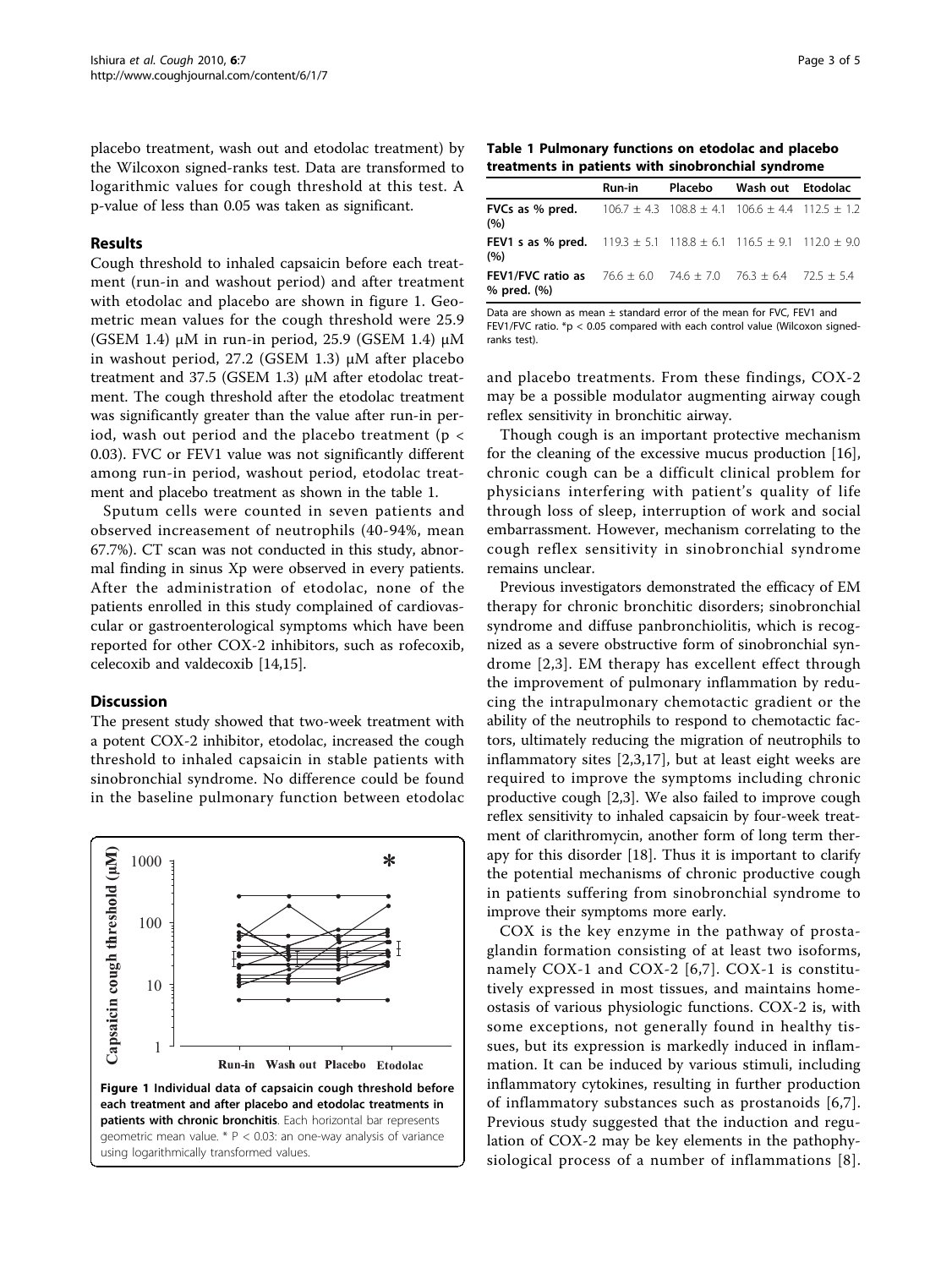<span id="page-4-0"></span>We showed the modulating role of thromboxane, the family of metabolites resulting from enzymes possessing COX activity [[19](#page-5-0)]. We also showed that non selective COX inhibitor, indomethacin, can modulate airway cough reflex sensitivity to inhaled capsaicin [9]. Recently, we conducted another study in patients with bronchial asthma [[20\]](#page-5-0), and showed the role of COX-2 for handling cough reflex sensitivity in asthmatic airway with chronic eosinophilic bronchial inflammation. We, therefore, conducted this study using etodolac with potent affinity for the COX-2 enzyme over the COX-1 enzyme, compared with that of celecoxib [10,11]. Unfortunately, we did not evaluate cough symptom scores and C2, but we clearly showed the beneficial effect of two-week treatment with etodolac for cough reflex sensitivity to inhaled capsaicin. So we can consider that COX-2 plays some roles in controlling cough reflex sensitivity in bronchitic airway with chronic neutrophilic bronchial inflammation, not only in asthmatic airway with chronic eosinophilic bronchial inflammation [[20\]](#page-5-0). The precise mechanisms for modulating role of COX-2 in the pathophysiology of cough reflex remains unknown since we did not measure arachidonic metabolites in this study. Possible mechanism is that decreased sputum production caused by COX-2 inhibition may affect our result as shown in previous study [5]. Recently, Kamei and their colleagues [[21](#page-5-0)] reported the effect of COX-2 inhibition in cough reflex sensitivity in guinea pigs and suggested that the inhibition of substance P release might result in the regulation of endogenous prostaglandins by COX-2 inhibitor on the capsaicin-sensitive sensory C-fibers. Therefore we can consider that COX-2, generated in chronic bronchitic airway known as neutrophilic inflammation [2-5,[17](#page-5-0)], modulates airway cough reflex sensitivity through similar mechanisms. Another crucial problem in clinical practice remains about the cardiovascular risks of rofecoxib, celecoxib and valdecoxib in the placebo-controlled trials [[22](#page-5-0),[23\]](#page-5-0), however succeeding study did not found an elevated cardiovascular risk with etodolac [\[24](#page-5-0)]. Therefore we hope that adverse reactions in long-term should be clarified in future studies.

## Conclusions

In conclusion, the present study clearly showed that two week treatment with a potent COX-2 inhibitor, etodolac, attenuated cough reflex sensitivity to inhaled capsaicin in patients with sinobronchial syndrome. This is the first report indicating the modulating role of COX-2 in airway cough reflex sensitivity of bronchitic airway known as chronic neutrophilic inflammation. Further studies are required for elucidating the inflammatory

process in bronchitic airways succeeding COX-2 induction.

#### Abbreviations

ATS: American Thoracic Society; COX: cyclooxygenase; EM therapy: low-dose and long-term erythromycin therapy; FEV1: forced expiratory volume in one second; FVC: forced vital capacity; GSEM: geometric standard error of the mean; HLA: human leukocyte antigen; NSAIDS: nonsteroidal antiinflammatory drugs.

#### Author details

<sup>1</sup>The Department of Internal Medicine, Toyama City Hospital, Toyama, Japan. <sup>2</sup> Respiratory Medicine, Cellular Transplantation Biology, Kanazawa University Graduate School of Medicine, Kanazawa, Japan.

#### Authors' contributions

YI recruited the subjects, performed the data collecting and draft the manuscript. MF conceived the study, contributed to its design, data acquisition, data interpretation, and review and correction of the manuscript. HY performed the statistical analysis and data interpretation. NO participated in data acquisition. SM contributed to data interpretation. All authors have given final approval of the version to be published.

#### Competing interests

The authors declare that they have no competing interests.

#### Received: 7 July 2009 Accepted: 9 August 2010 Published: 9 August 2010

#### References

- 1. Homma H, Yamanaka A, Tanimoto S, Tamura M, Chijimatsu Y, Kira S, Izumi T: [Diffuse panbronchiolitis; a disease of the transitional zone of the](http://www.ncbi.nlm.nih.gov/pubmed/6848335?dopt=Abstract) [lung.](http://www.ncbi.nlm.nih.gov/pubmed/6848335?dopt=Abstract) Chest 1983, 83:63-69.
- 2. Kudoh S, Azuma A, Yamamoto M, Izumi T, Ando M: [Improvement of](http://www.ncbi.nlm.nih.gov/pubmed/9620913?dopt=Abstract) [survival in patients with diffuse panbronchiolitis treated with low-dose](http://www.ncbi.nlm.nih.gov/pubmed/9620913?dopt=Abstract) [erythromycin.](http://www.ncbi.nlm.nih.gov/pubmed/9620913?dopt=Abstract) Am J Respir Crit Care Med 1998, 157:1829-1832.
- 3. Ishiura Y, Fujimura M, Saito M, Shibata K, Nomura M, Nakatsumi Y, Matsuda T: [Additive effect of continuous low-dose ofloxacin on](http://www.ncbi.nlm.nih.gov/pubmed/8570882?dopt=Abstract) [erythromycin therapy for sinobronchial syndrome.](http://www.ncbi.nlm.nih.gov/pubmed/8570882?dopt=Abstract) Respir Med 1995, 89:677-684.
- 4. Kurashima K, Fujimura M, Hoyano Y, Takemura K, Matsuda T: [Effect of](http://www.ncbi.nlm.nih.gov/pubmed/8586126?dopt=Abstract) [thromboxane A2 synthetase inhibitor, OKY-046, on sputum in chronic](http://www.ncbi.nlm.nih.gov/pubmed/8586126?dopt=Abstract) [bronchitis and diffuse panbronchiolitis.](http://www.ncbi.nlm.nih.gov/pubmed/8586126?dopt=Abstract) Eur Respir J 1995, 8:1705-1711.
- 5. Tamaoki J, Chiyotani A, Kobayashi K, Sakai N, Kanemura T, Takizawa T: [Effect](http://www.ncbi.nlm.nih.gov/pubmed/1546834?dopt=Abstract) [of indomethacin on bronchorrhea in patients with chronic bronchitis,](http://www.ncbi.nlm.nih.gov/pubmed/1546834?dopt=Abstract) [diffuse panbronchiolitis, or bronchiectasis.](http://www.ncbi.nlm.nih.gov/pubmed/1546834?dopt=Abstract) Am Rev Respir Dis 1992, 145:548-552.
- 6. Samuelsson B: [An elucidation of the arachidonic acid cascade. Discovery](http://www.ncbi.nlm.nih.gov/pubmed/3036460?dopt=Abstract) [of prostaglandins, thromboxane and leukotrienes.](http://www.ncbi.nlm.nih.gov/pubmed/3036460?dopt=Abstract) Drugs 1987, 33:2-9.
- 7. Smith WL, Dewitt DL: [Prostaglandin endoperoxide H synthases-1 and -2.](http://www.ncbi.nlm.nih.gov/pubmed/8781269?dopt=Abstract) Adv Immunol 1996, 62:167-215.
- 8. Belvisi MG, Saunders MA, Haddad el-B, Hirst SJ, Yacoub MH, Barnes PJ, Mitchell JA: [Induction of cyclo-oxygenase-2 by cytokines in human](http://www.ncbi.nlm.nih.gov/pubmed/9138698?dopt=Abstract) [cultured airway smooth muscle cells: novel inflammatory role of this cell](http://www.ncbi.nlm.nih.gov/pubmed/9138698?dopt=Abstract) [type.](http://www.ncbi.nlm.nih.gov/pubmed/9138698?dopt=Abstract) Br J Pharmacol 1997, 120:910-916.
- 9. Fujimura M, Kamio Y, Kasahara K, Bando T, Hashimoto T, Matsuda T: [Prostanoids and cough response to capsaicin in asthma and chronic](http://www.ncbi.nlm.nih.gov/pubmed/8575575?dopt=Abstract) [bronchitis.](http://www.ncbi.nlm.nih.gov/pubmed/8575575?dopt=Abstract) Eur Respir J 1995. 8:1499-1505.
- 10. Warner TD, Mitchell JA: [Cyclooxygenases: new forms, new inhibitors, and](http://www.ncbi.nlm.nih.gov/pubmed/15117884?dopt=Abstract) [lessons from the clinic.](http://www.ncbi.nlm.nih.gov/pubmed/15117884?dopt=Abstract) FASEB J 2004, 18:790-804.
- 11. Warner TD, Giuliano F, Vojnovic I, Bukasa A, Mitchell JA, Vane JR: [Nonsteroid drug selectivities for cyclo-oxygenase-1 rather than cyclo](http://www.ncbi.nlm.nih.gov/pubmed/10377455?dopt=Abstract)[oxygenase-2 are associated with human gastrointestinal toxicity: a full in](http://www.ncbi.nlm.nih.gov/pubmed/10377455?dopt=Abstract) [vitro analysis.](http://www.ncbi.nlm.nih.gov/pubmed/10377455?dopt=Abstract) Proc Natl Acad Sci USA 1999, 96:7563-7568.
- 12. Suzaki H, Ichimura K, Kudoh S, Sugiyama Y, Symposium HMaeda II: Sinobronchial syndrome and its related subjects: clinical observation in sinobronchial syndrome from a viewpoint of otorhinolaryngology. J Jap Bronchoesophagol Soc 1987, 38:181-186.